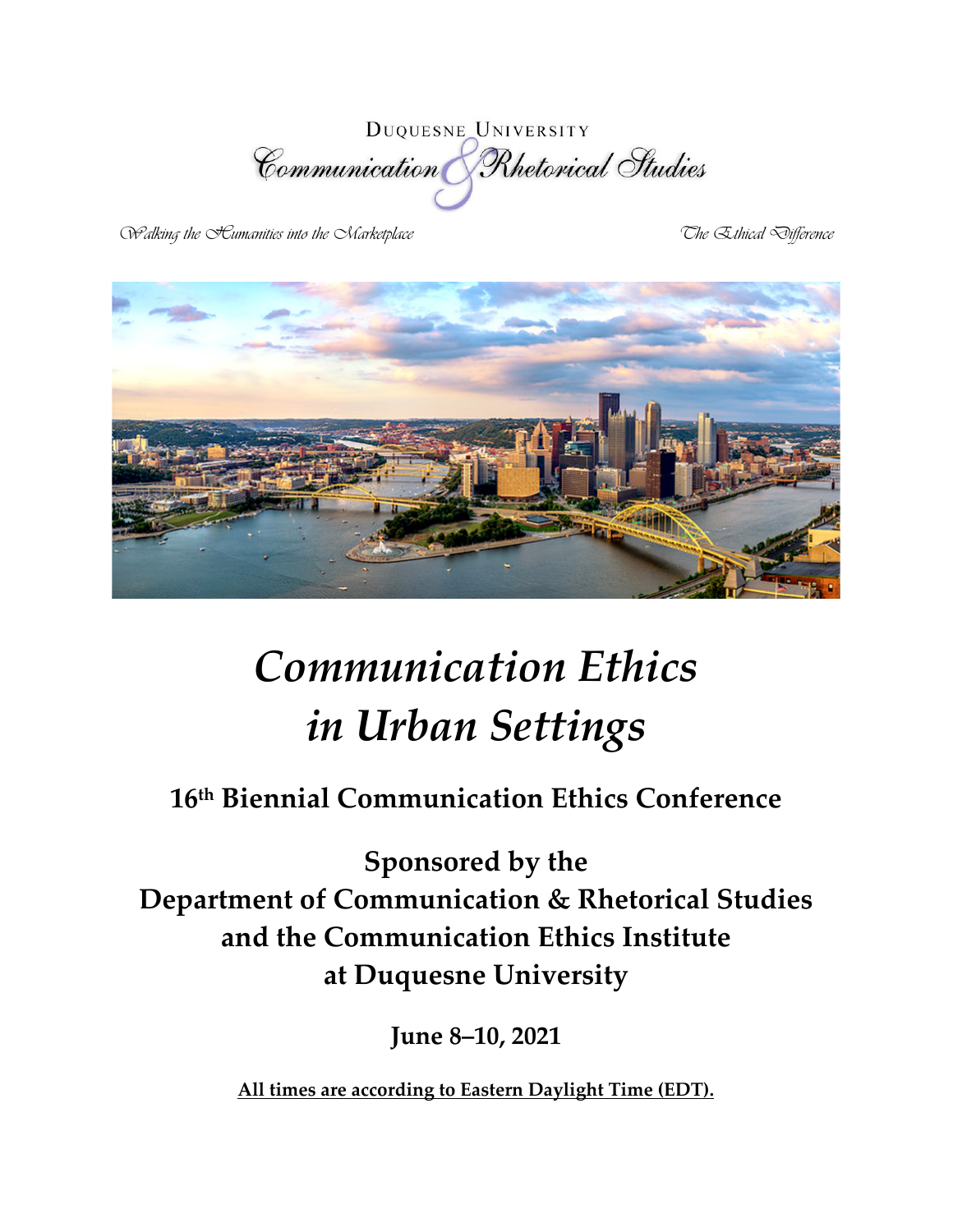#### **DAY 1: TUESDAY, JUNE 8, 2021**

**Zoom 1** Meeting ID: 954 5940 9407 Passcode: cec1

| $8:30$ a.m. $-8:40$ a.m.  | <b>Conference Welcome</b><br>Ronald C. Arnett, Chair and Professor of the Department of<br>Communication & Rhetorical Studies at Duquesne University |  |
|---------------------------|------------------------------------------------------------------------------------------------------------------------------------------------------|--|
|                           | Kristine L. Blair, Dean of the McAnulty College & Graduate<br>School of Liberal Arts at Duquesne University                                          |  |
| $8:45$ a.m. $-10:00$ a.m. | <b>Concurrent Panel 1A</b><br>Urban Communication Ethics on the Grid: Media Ecology                                                                  |  |

Chair: Sarah M. DeIuliis, *Duquesne University*

**"**The Ethics of Surveillance: A Study of the U.S. and Great Britain's Attitudes towards Surveillance" Susan M. Fredricks, *Pennsylvania State University, Brandywine*

"Ellul's Technique Revisited: Human Relationships in the Digital Age" Slavica Kodish, *Southeast Missouri State University*

**Perspectives**

"Ruth and the City: McLuhan's Global Village, Migrants, and Nomads" Christopher S. Morrissey, *Trinity Western University*

#### **8:45 a.m. – 10:00 a.m. Concurrent Panel 1B Urban Communication Ethics to Scale: Local and Cosmopolitan Considerations**

Chair: Janie M. Harden Fritz, *Duquesne University*

"On Becoming A Liberal Ironist: Rorty's View on Communicative Practice" Suhyeon Hwang and Andri Kosasih, *Duquesne University*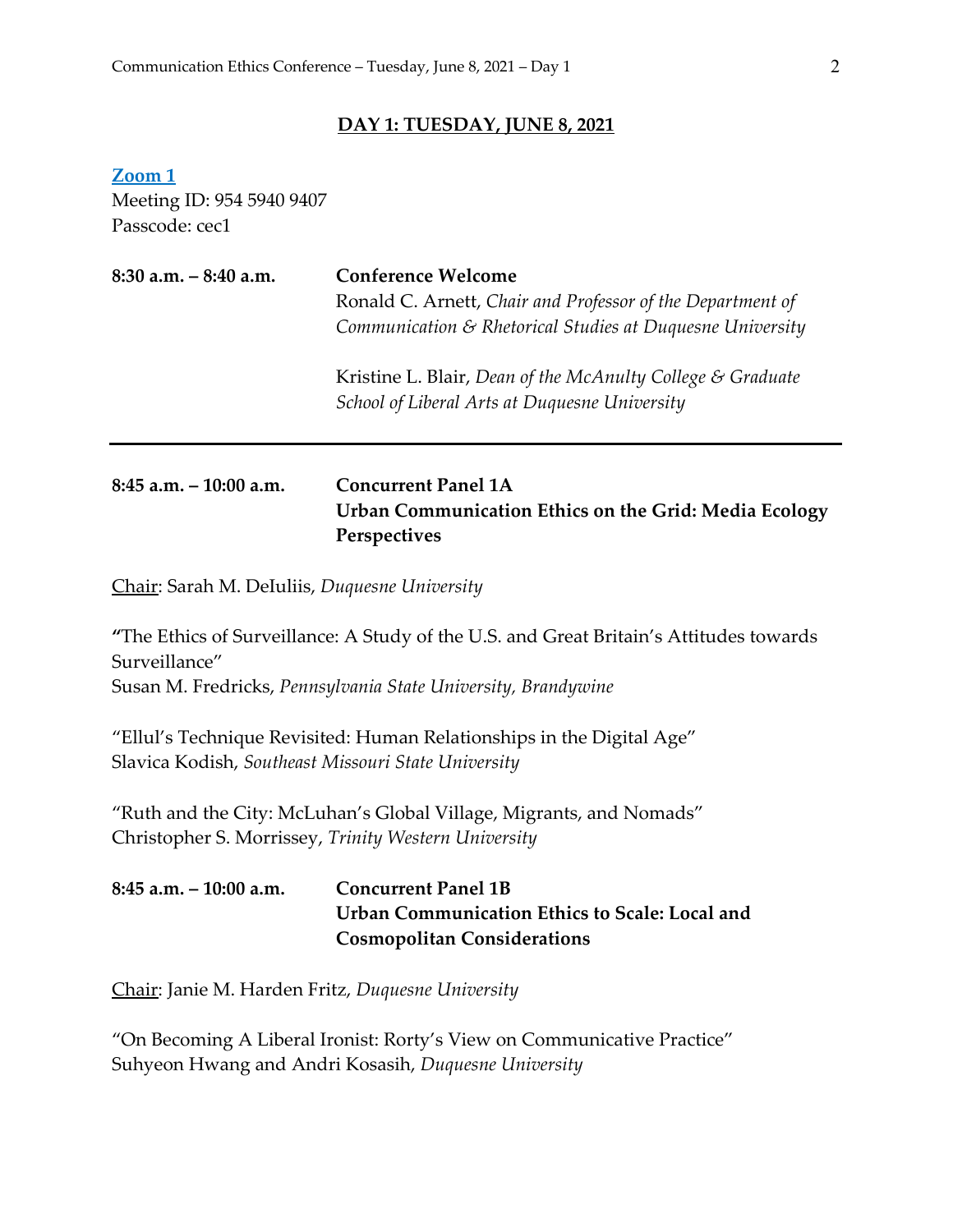"The Agenda-Spin Theory: The Ethical Solution to Political Rhetoric Prevailing Bias" Richard Vatz, *Towson University*

"A Paradigm Shift in the Perception of Numbers: The Power of Small Numbers" Basak M. Guven, *Duquesne University*

#### **10:15 a.m. – 11:30 a.m. Concurrent Panel 2A The Ethics of the Black Preaching Tradition**

Chair: Andre E. Johnson, *University of Memphis*

"C.L. Franklin and Womanism: A Close Reading of 'Hosea and Gomer'" R. Janae Pitts-Murdock, *Christian Theological Seminary*

"A Black Prophet and the White Press: An Afrocentric Analysis of the Prophetic Rhetoric of Jeremiah A. Wright, Jr. at the National Press Club" Frederick Douglass Haynes, III, *Christian Theological Seminary*

"Purple Pulpit Politics: The Womanist Prophetic Rhetoric of African American Women Pastors during the 2020 Election" Lisa Goods, *Christian Theological Seminary*

"The Black Church and Rhetorical Theology: The Pastoral Persona of the Humble Teacher" Nicole McDonald, *Christian Theological Seminary*

#### **10:15 a.m. – 11:30 a.m. Concurrent Panel 2B Communicating with Our Families: Continuity and Interruption**

Chair: Maryl McGinley, *University of Pittsburgh at Johnstown*

"Motherhood and Loneliness: The Social Media Dilemma" Maryl McGinley, *University of Pittsburgh at Johnstown* Jill K. Burk, *Pennylvania State University, Berks*

"Family Civility and Incivility: Technologies and their Implications" Janie M. Harden Fritz, *Duquesne University*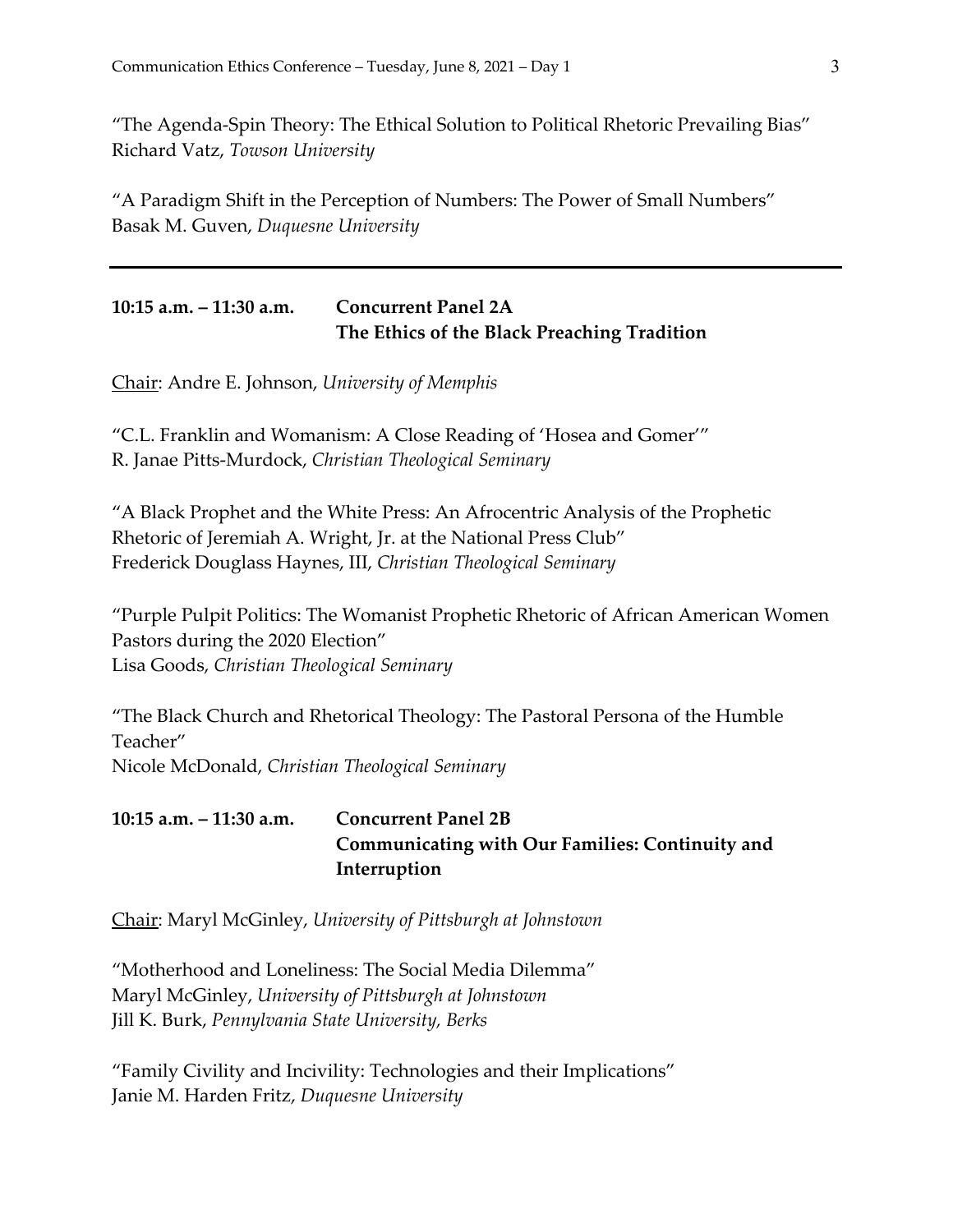"Pocket Televisions in the Private Sphere" Joel S. Ward, *Geneva College*

**11:45 a.m. – 1:00 p.m. Concurrent Panel 3A Who is My Neighbor?: Contested Identities in Urban Spaces**

Chair: Richard Thames, *Duquesne University*

"Approaching the Cross-cultural Perception of English- and French-speaking Canadians from an American Perspective" Philip Clarke*, Duquesne University*

"Self Joy in the Suffering of Others: Models of Urban and Rural Home Values in Communicology" Richard Lanigan, *International Communicology Institute*

"The Communicative Morphology of Anonymity in Community and Society" Isaac E. Catt, *Duquesne University*

| 11:45 a.m. $-$ 1:00 p.m. | <b>Concurrent Panel 3B</b>                                |
|--------------------------|-----------------------------------------------------------|
|                          | Cultural Implications of the City: Attending to Urbanism, |
|                          | Racism, and the Hyperreal in Urban Communication          |

Chair: Susan Mancino, *Saint Mary's College*

"Fabled Influences on (Hyper)Real Spaces: Umberto Eco'*s The Book of Legendary Lands*" Susan Mancino, *Saint Mary's College*

"Figuring Others, Grounding Selves: Dialogic Ethics in Urban Communication Praxis" Austin Hestdalen, *Duquesne University*

"What's in a Name? Contending with White Supremacy in the Renaming of Urban Spaces"

Kati Sudnick, *University of North Carolina Wilmington*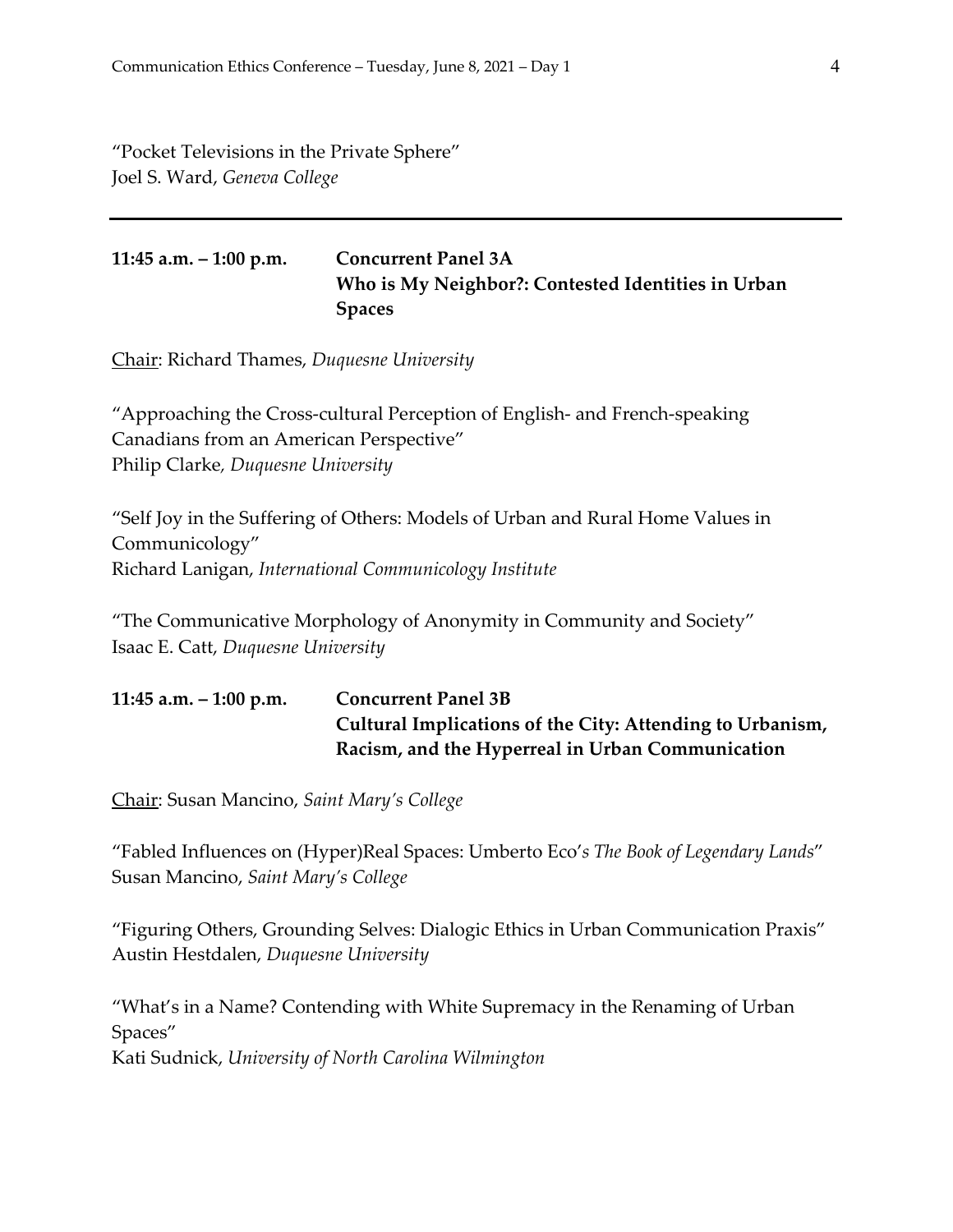**11:45 a.m. – 1:00 p.m. Concurrent Panel 3C Communication Ethics Activities for Critical Thinking and Reflection**

Chair: Leeanne M. Bell McManus, *Stevenson University*

"Defining Communication Ethics" Leeanne M. Bell McManus, *Stevenson University*

"Racism in the Workplace" Tammy Swenson Lepper, *Winona State University, Minnesota*

"Ethical Perspectives and Philosophical Thinking" Melba Velez Ortiz, *Grand Valley State University*

#### **1:15 p.m. – 2:30 p.m. Concurrent Panel 4A Benjamin Bates's "Making Communication Scholarship Less WEIRD:" A Roundtable**

Chair: Janie M. Harden Fritz, *Duquesne University*

Benjamin Bates, *Ohio University* Timothy Brown, *Queens University of Charlotte* Janie M. Harden Fritz, *Duquesne University* Ronald C. Arnett, *Duquesne University*

#### **1:15 p.m. – 2:30 p.m. Concurrent Panel 4B Building a Flourishing Community through Model-Informed Communicative Practices and Capabilities**

Chair: Carl Dister, *ReliabilityFirst Corporation*

"Professions and Professionalisms: Exclusive and Inclusive Dialogues in the Evolution of a Community" Janeta Tansey, *Virtue Medicine*

"Case Study: A Community Resilience Approach" Myra Moss, *Ohio State University*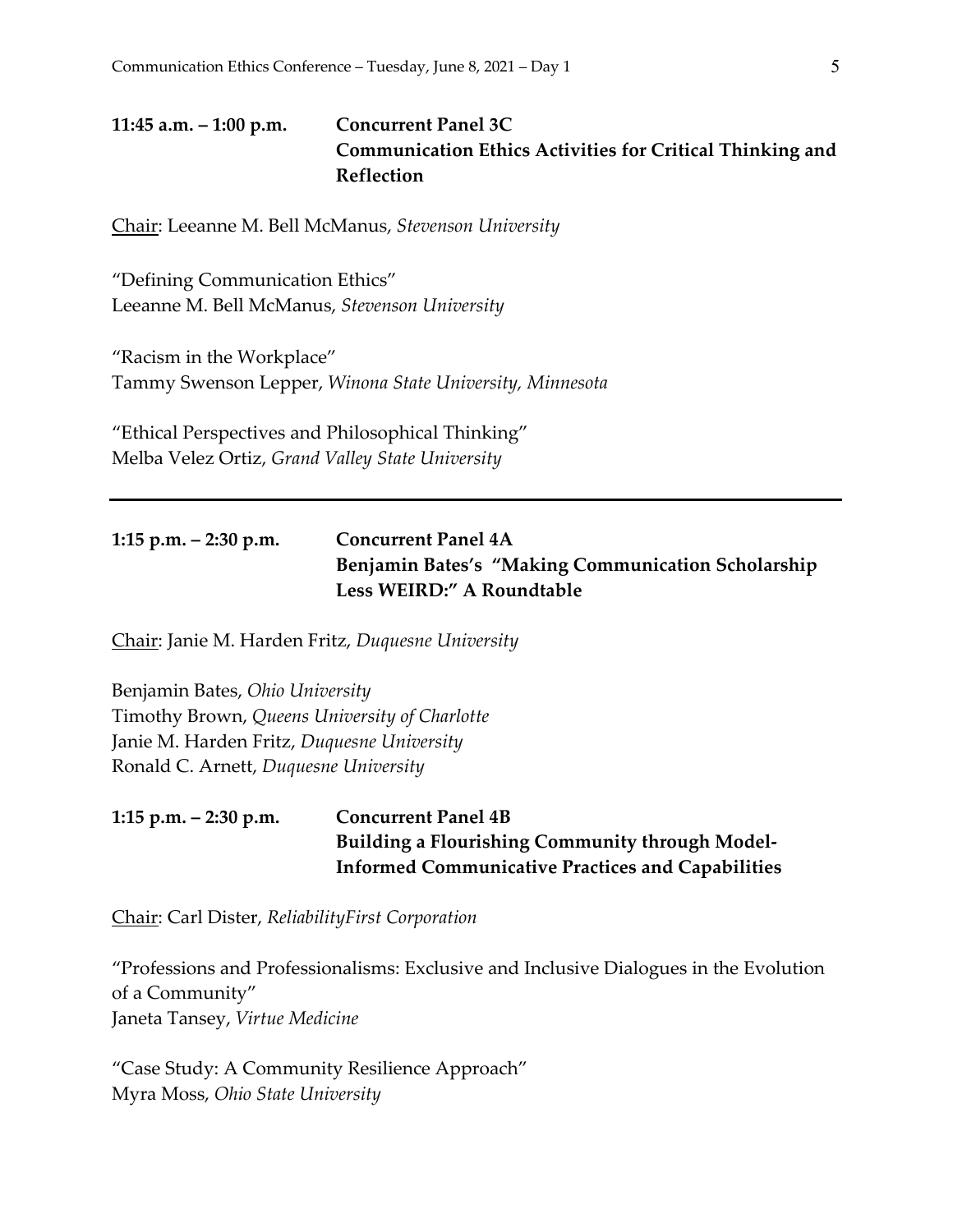"Current Tools for Optimizing Flourishing" Dinesh Kumar, *Mitovia, Inc.*

"Portfolio Management Community Flourishing" Don Racey, *Engage*

"The Role of the Logointegrator in Influencing a Dialogos Network" Carl Dister, *ReliabilityFirst Corporation*

| $2:45$ p.m. $-3:45$ p.m. | Keynote Address – "Ethics and a Mediated Polis: Love Thy |
|--------------------------|----------------------------------------------------------|
|                          | Neighbor?"                                               |
|                          | Susan Drucker & Gary Gumpert, Urban Communication        |
|                          | Foundation                                               |
|                          |                                                          |

Introduction by Ronald C. Arnett, *Duquesne University*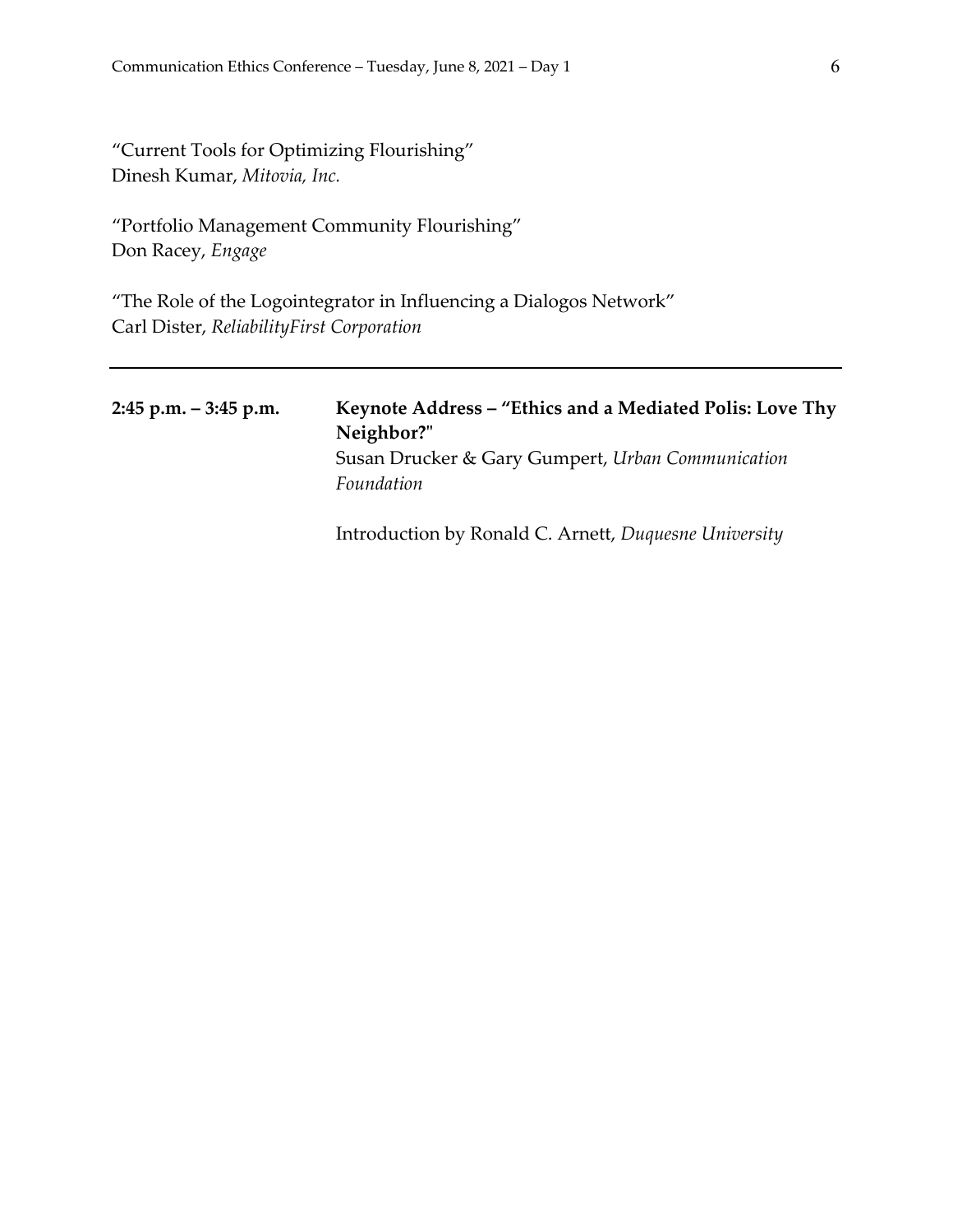#### **DAY 2: WEDNESDAY, JUNE 9, 2021**

**Zoom 2** Meeting ID: 960 2731 9993 Passcode: cec2

**8:00 a.m. – 9:15 a.m. Concurrent Panel 5A Sensing the Beautiful: Aesthetics and Communication Ethics**

Chair: Natalia E. Wohar, *Duquesne University*

"Communication Ethics of Aesthetic Rhetoric" Anthony M. Wachs, *Duquesne University*

"Media Ecology as Philosophical Aesthetics" Matthew Lindia, *Duquesne University*

"Communication Ethics of Urban Church Aesthetics" Natalia E. Wohar, *Duquesne University*

**8:00 a.m. – 9:15 a.m. Concurrent Panel 5B Attending to the Other**

Chair: Ronald C. Arnett, *Duquesne University*

"The Dialogical Ethics of Romance: Lin-Manuel Miranda's Hamilton" Tom Lessl, *University of Georgia*

"Monotheistic Religions, Multicultural Societies and Globalization: Semioethic Vistas" Susan Petrilli, *University of Bari Aldo Moro*

"Dialogic Ethics in Establishing Husserl-Archives Leuven: The Saying, the Said, and the Trace" Susan Mancino, *Saint Mary's College*

"Managing Homelessness in a Big City: A Linguistic Analysis of 'Dialogic Action' by People in the Homelessness Crisis in Warsaw" Urszula Okulska, *University of Warsaw, Poland*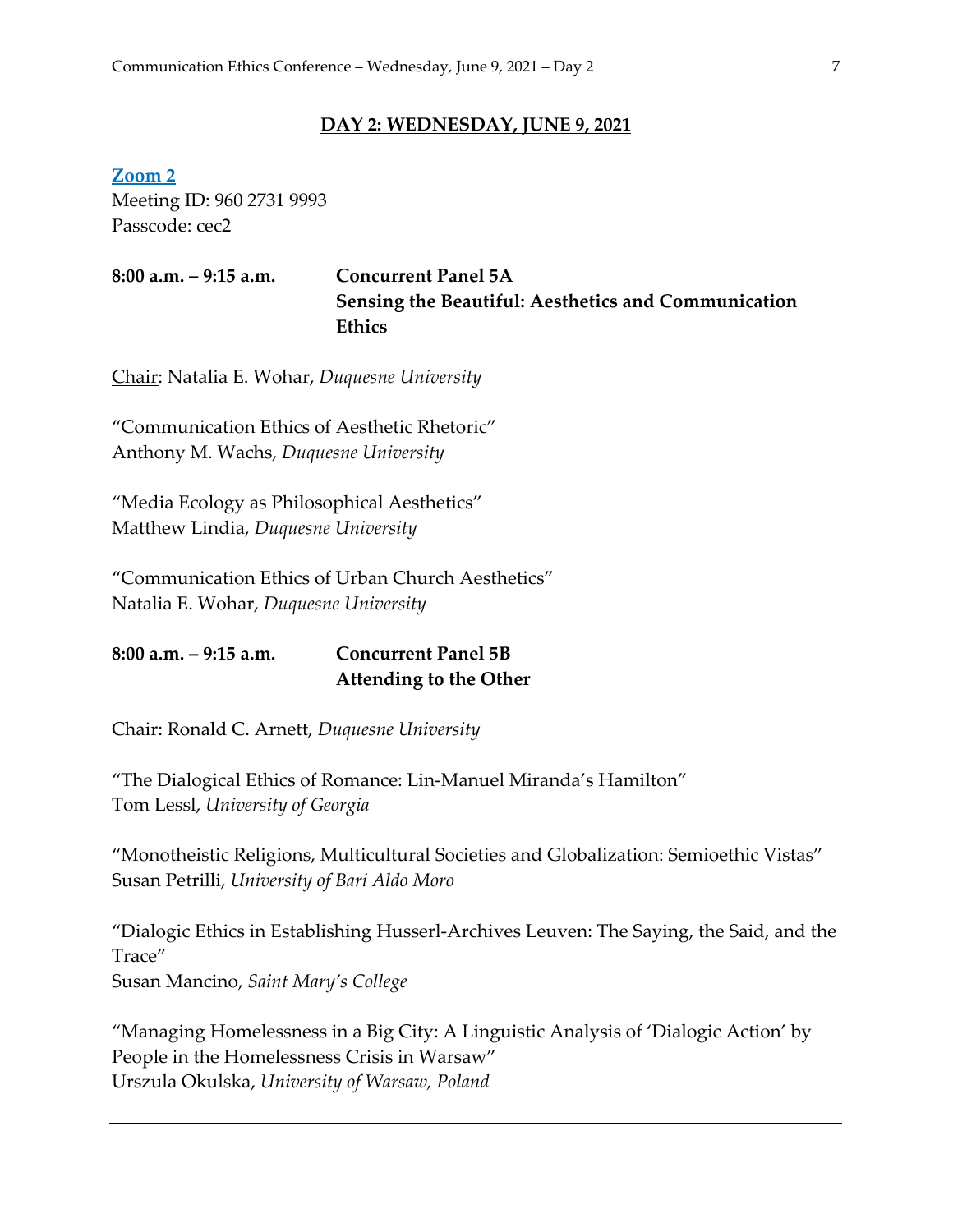#### **9:30 a.m. – 10:30 a.m. Keynote Address – "Facing the Divide Since Babel: The Contribution of Faith to Urban Settings"** Father Jordi Pujol, *Pontificia Università della Santa Croce*

Introduction by Ronald C. Arnett, *Duquesne University*

#### **10:45 a.m. – 12:00 p.m. Concurrent Panel 6A Grounding Urban Communication Ethics: Theoretical Explorations**

Chair: Ronald C. Arnett, *Duquesne University*

"The Ethics of Freedom of Speech and Expression" Algis Mickunas, *Ohio University*

"Three Arguments about Urbanity-Communication-Ethics: The Minimal, The Maximal, and the Practico-Meta" Tom Duncanson, *The Green Citizen Diplomacy Project*

"Rapping Toward Racial Reconciliation? An Ethical Interrogation of 'I'm Not Racist'" John Hatch, *Eastern University*

"The Ethical Grounding of Safe Zone Training: A Critique and Proposal" Joshua Hill, *Pennsylvania College of Technology*

#### **10:45 a.m. – 12:00 p.m. Concurrent Panel 6B Communication Ethics Pedagogical Practices**

Chair: Natalia E. Wohar, *Duquesne University*

"Business and Professional Communication Pedagogy: The Transformative Power of Language" Matthew P. Mancino, *Indiana University South Bend*

"A Pedagogical Approach to ICC" Aurora Pinto, *Duquesne University*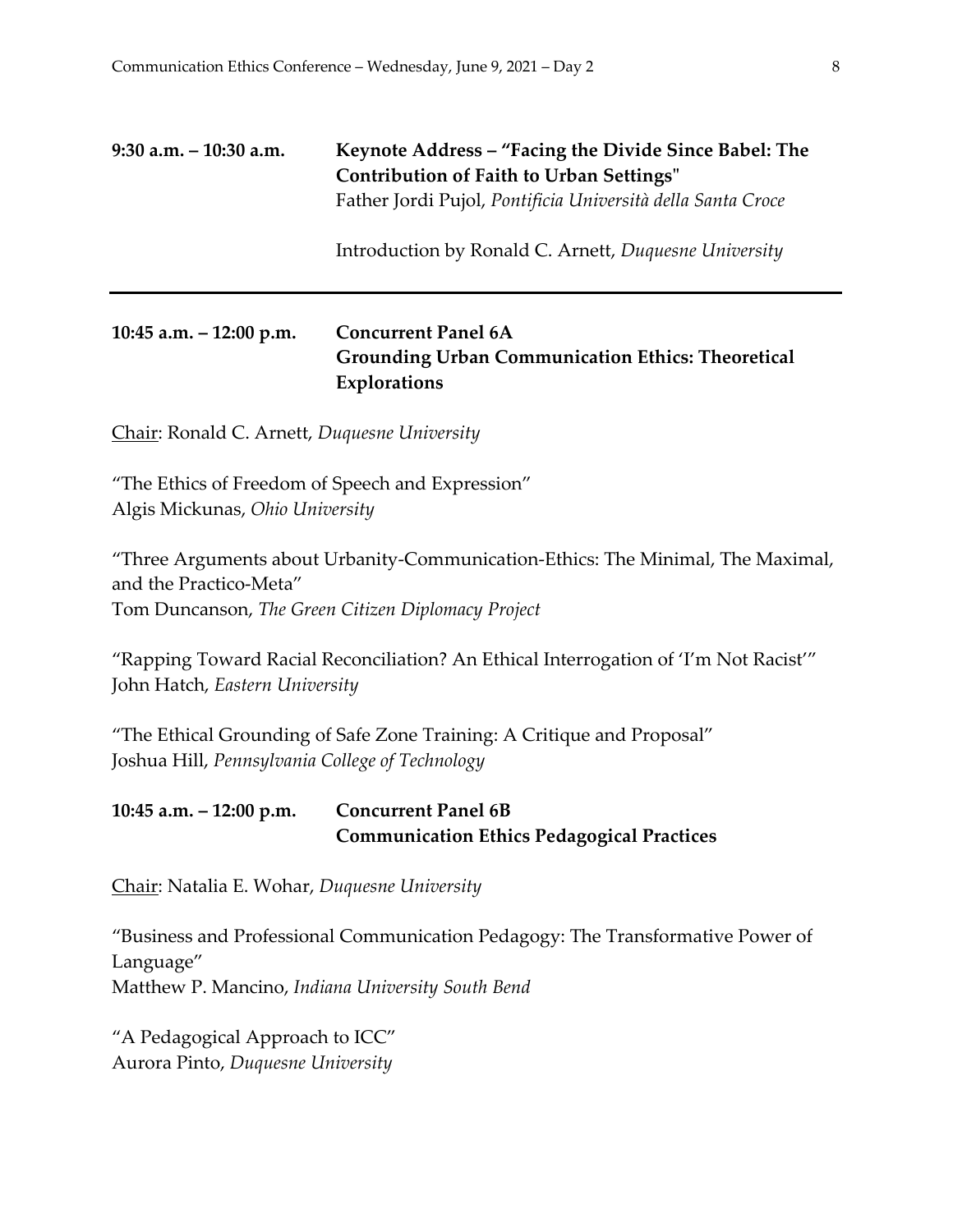"Reflections on Interpersonal Communication Pedagogy: Thinking outside the Therapeutic" Justin Bonanno, *Ave Maria University*

"Communication Ethics and Public Speaking" Andrew Tinker, *Middle Tennessee State University*

"Reflections on Teaching COMM 202W: Business & Professional Communication" Basak M. Guven, *Duquesne University*

#### **10:45 a.m. – 12:00 p.m. Concurrent Panel 6C Rhetorical Rhythms of the City: A Dialogic Engagement with Ethics in Urban Contexts**

Chair: Preston Carmack, *Duquesne University*

"Take Only Photos, Leave Only Digital Traces: Listening to Community Narratives in Urbex Photography" Ava Francesca Battocchio, *Michigan State University*

**"**Listening to, and Documenting, the City: Conducting Oral History Interviews in a Small Minnesota City" David Beard, *University of Minnesota Duluth*

"Rhythms of Revolution: Story-Centered Action and Integrated Marketing Communication" Preston Carmack, *Duquesne University*

"Queer Rhythms in the Mile High City" Kristen Herring, *Colorado State University*

"Exploring a 'Listening Method': A Brief Overview of Interdisciplinary Approaches" Elizabeth S. Parks, *Colorado State University* Tate Adams, *Colorado State University* Olivia E. Jones, *Colorado State University*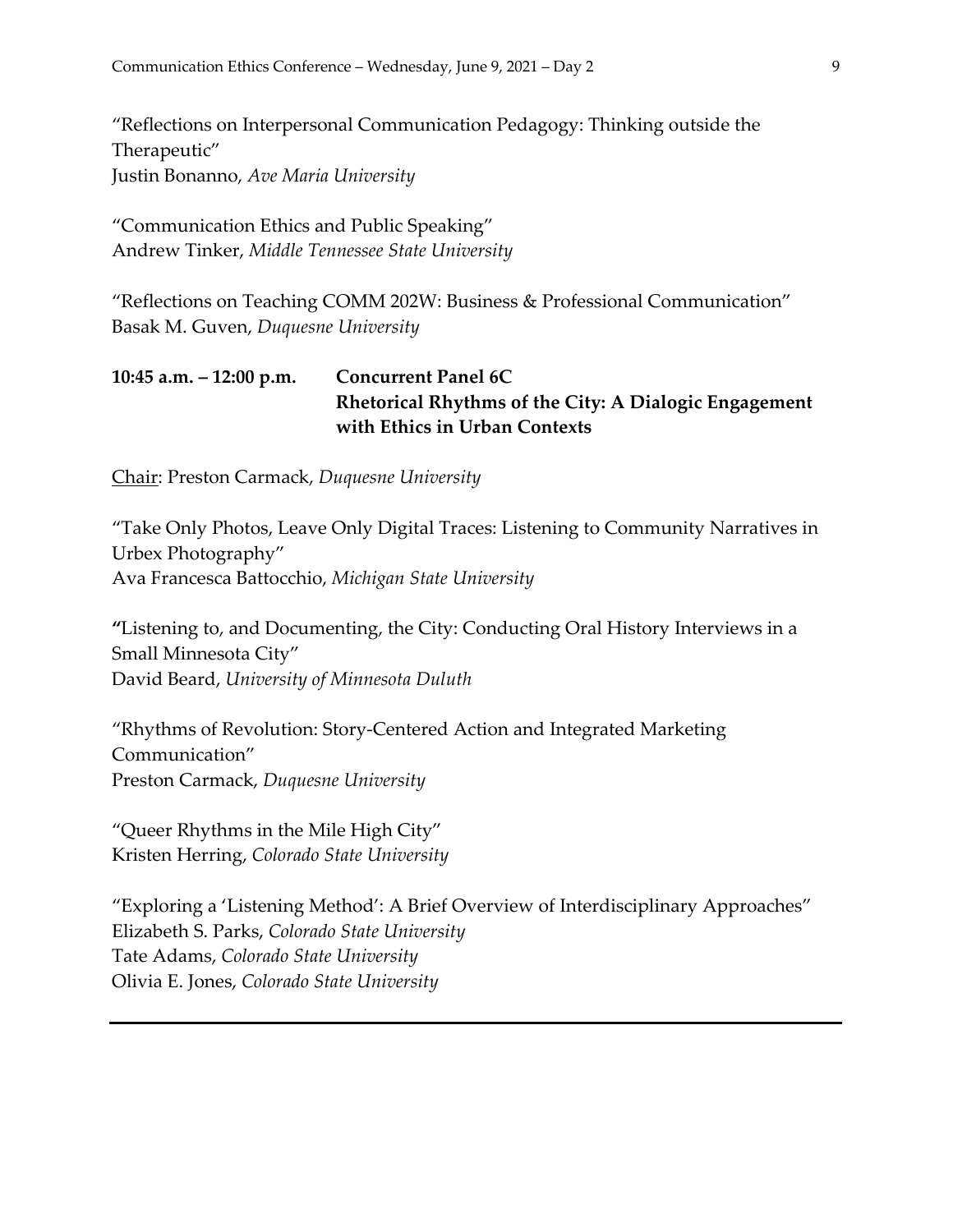# **12:15 p.m. – 1:30 p.m. Concurrent Panel 7A Womanist Ethical Rhetoric and the Ethic of Community**

Chair: Annette D. Madlock, *Independent Scholar & Professor at Large*

"Womanism and Raciolinguistics for Educational Renewal and Transformation" Kami J. Anderson, *Independent Scholar* 

**"**Womanism, Black Lives Matter & American Nationalism" Kimberly P. Johnson**,** *Tennessee State University*

"A Womanist Ethic of Care and Semioethics for Renewal and Transformation" Annette D. Madlock, *Independent Scholar & Professor at Large* 

"It's Time for a Ratchet Renewal" Michelle Meggs, *University of North Carolina, Charlotte*

# **12:15 p.m. – 1:30 p.m. Concurrent Panel 7B Unsung Communication Ethics: The Rhetoric of Official and Unofficial National Anthems**

Chair: Susan Mancino, *Saint Mary's College*

"The National Football League and American Patriotism: Kneeling Down to Stand Up—The Colin Kaepernick Story" Victor Grigsby, *Duquesne University*

"Held in the Heart: Whispering the Polish National Anthem" Michael R. Kearney, *Duquesne University*

"'Lift Every Voice and Sing': The Anthem of a Dispossessed People" Richard W. Wingfield, *Duquesne University*

```
12:15 p.m. – 1:30 p.m. Concurrent Panel 7C
            Some Issues in Rhetoric and Epistemology for 
            Communication Ethics in Urban Settings (and Beyond)
```
Chair: Lane J. Grafton, *Duquesne University*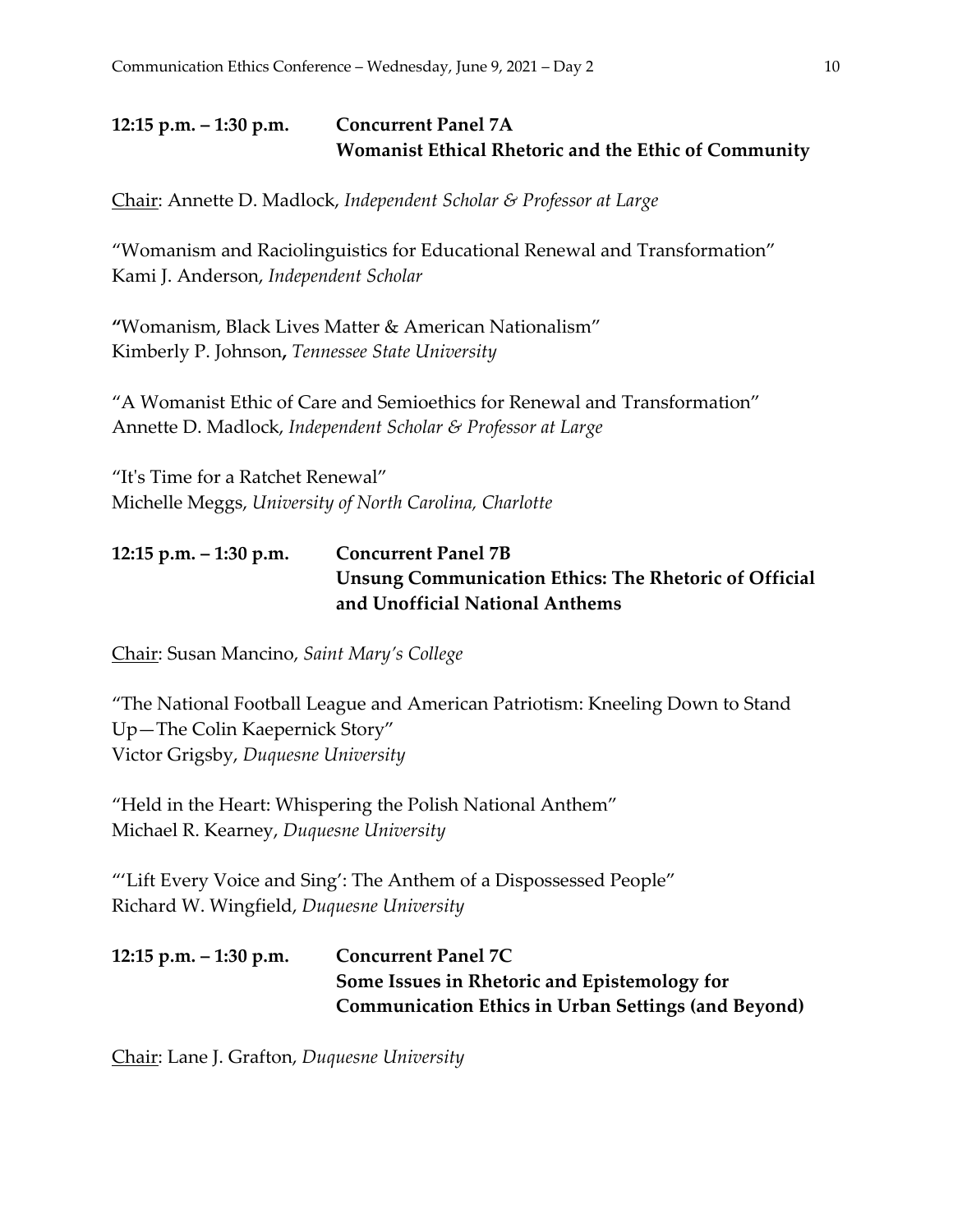"Diversity is a Lie" Blake Faulkner, *Hillsdale College*

"Confronting Nominalism in the Cities with Richard M. Weaver" Eric Grabowsky, *Dickinson State University*

"The Polis, Policy, and Urbane Rhetoric" Joel S. Ward, *Geneva College*

Respondent: Andrew C. Jones, *LCC International University*

| 1:45 p.m. $-$ 2:45 p.m.                                                                                                                                                                | Keynote Address - "Addressing the Chaos: Africana<br>Communication and the Problem with Moving On"<br>Andre E. Johnson, University of Memphis<br>Introduction by Janie M. Harden Fritz, Duquesne University |  |
|----------------------------------------------------------------------------------------------------------------------------------------------------------------------------------------|-------------------------------------------------------------------------------------------------------------------------------------------------------------------------------------------------------------|--|
| $3:00$ p.m. $-4:15$ p.m.                                                                                                                                                               | <b>Concurrent Panel 8A</b><br>Dialogic Editing: Attending to the Trace of the Other                                                                                                                         |  |
| Chair: Kristen L. Majocha, California University of Pennsylvania                                                                                                                       |                                                                                                                                                                                                             |  |
| "Editing: Philosophical Hermeneutics in Action"<br>Ronald C. Arnett, Duquesne University                                                                                               |                                                                                                                                                                                                             |  |
| "Editing Ethically: Intentionality as Editorial Method"<br>Kristen L. Majocha, California University of Pennsylvania                                                                   |                                                                                                                                                                                                             |  |
| "Negative Capacity, Dialogic Civility, and the Editing Encounter: A Contemplative<br>Dialogic Perspective"<br>Ozum Ucok-Sayrak, Duquesne University<br>Luigi Russi, Schumacher Society |                                                                                                                                                                                                             |  |
| "Grading in Real Time"<br>Joel S. Ward, Geneva College                                                                                                                                 |                                                                                                                                                                                                             |  |
| "Editing Otherwise: Text as Trace of the Other"<br>Cem Zeytinoglu, East Stroudsburg University                                                                                         |                                                                                                                                                                                                             |  |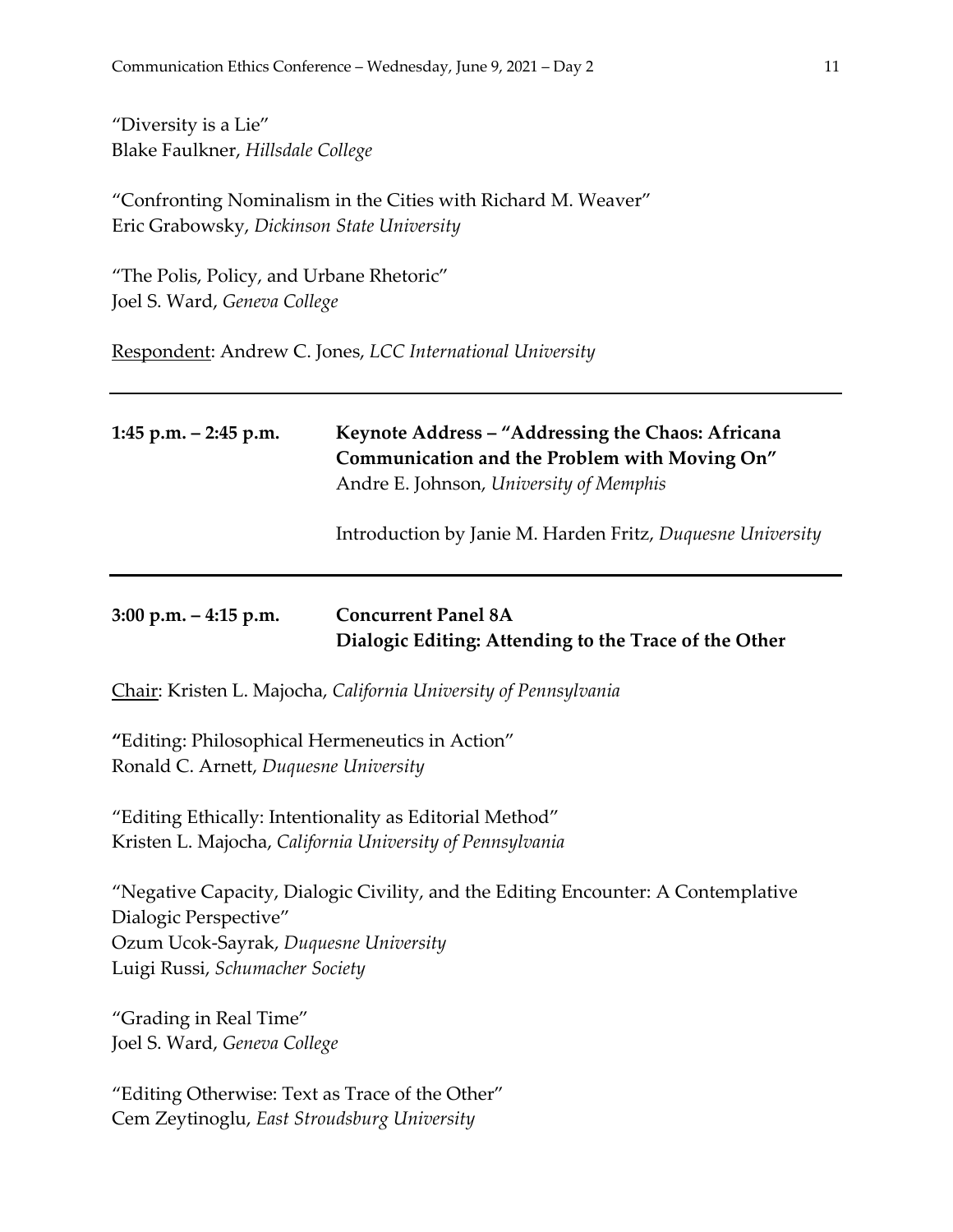"Reading Stumm: Reflections on Dialogic Research, Writing, and Editing" Janie M. Harden Fritz, *Duquesne University*

**3:00 p.m. – 4:15 p.m. Concurrent Panel 8B Written in Stone: Memorializing Urban Communication Ethics**

Chair: Richard W. Wingfield, *Duquesne University*

"Against Substance: Ethical Approaches to Biblical Interpretation" Gilad Elbom, *Oregon State University*

"Giorgio Agamben: An Ethics of Remembrance" Alex Fagin, *Duquesne University*

"Urban Communication Ethics in Washington, D.C.: A Study of Major Monuments and Memorials" Kelly Errera, *Duquesne University* David Errera, *Duquesne University*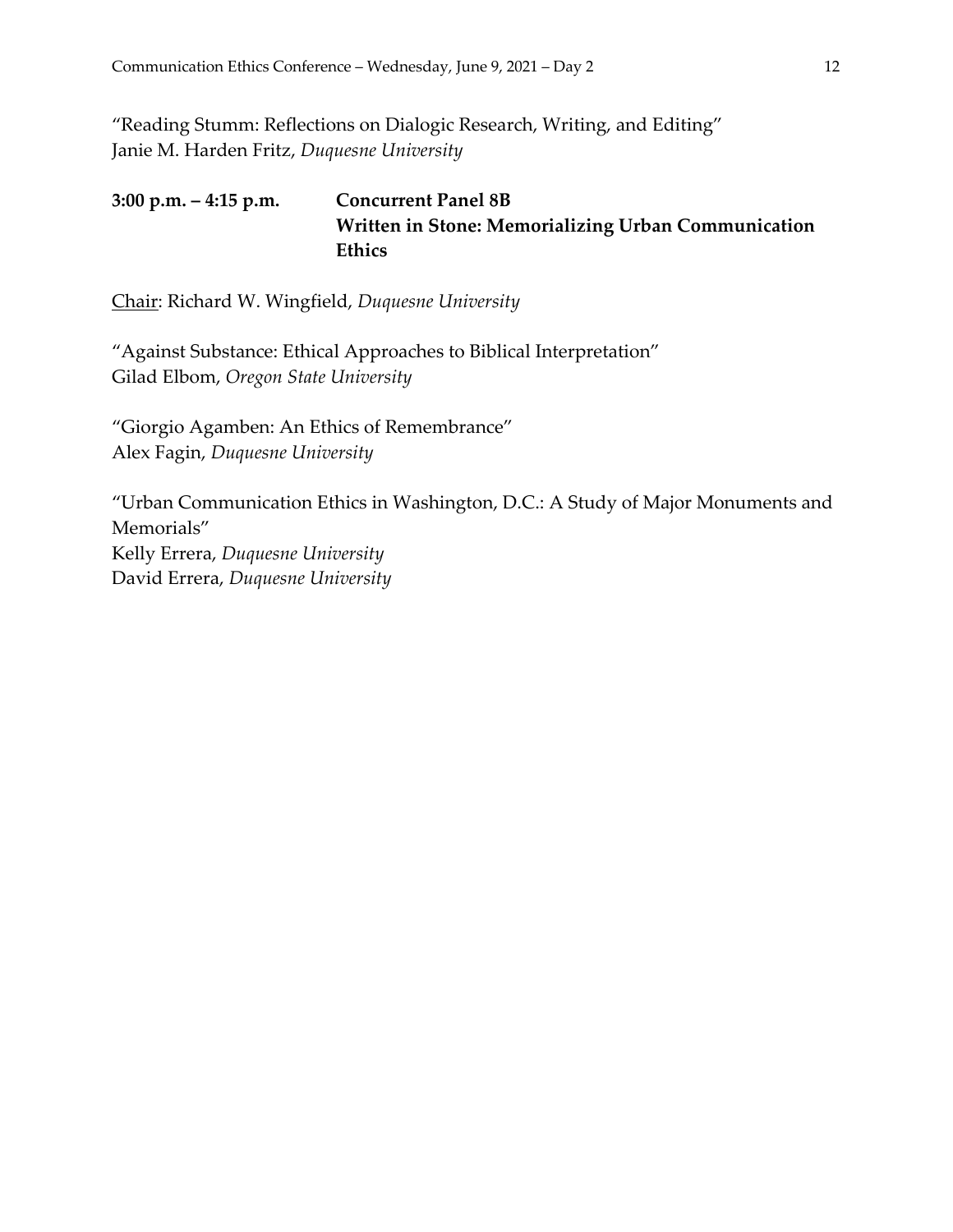#### **DAY 3: THURSDAY, JUNE 10, 2021**

**Zoom 3** Meeting ID: 999 1819 2794 Passcode: cec3

#### **8:00 a.m. – 9:15 a.m. Concurrent Panel 9A A City Without Walls: Hospitality and Urban Communication Ethics**

Chair: Annette M. Holba, *Plymouth University*

"Communication Ethics in the Post-Pandemic City: Dorothy Day, Shared Precarity, and Boundless Hospitality" John Rief, *Metropolitan State University of Denver*

"Cultural Humility: Uncertainty, Narrative, and Communication" Katherine Rogers, *Duquesne University*

"The Urgency for Engaged Dialogue in Instructional Risk Communication" Deanna D. Sellnow, *University of Central Florida* Timothy L. Sellnow, *University of Central Florida* Rodrigo Soares, *University of Central Florida*

"On Closed Selves and Urban Homologation: A Semioethic Perspective" Dario Dellino, *University of Bari Aldo Moro*

# **8:00 a.m. – 9:15 a.m. Concurrent Panel 9B Steeling the City: Re-envisioning Urban Communication Ethics in Pittsburgh**

Chair: Natalia E. Wohar, *Duquesne University*

"Neighborhood of Make-Believe: How Marketing Communication of the Steel City's Imagined Space Has Helped Created Two Pittsburgh" Brandy Hadden, *Duquesne University*

"Climate Action Planning, Green Gentrification, and Lived Realties in Pittsburgh, PA" Carla Richards, *Duquesne University*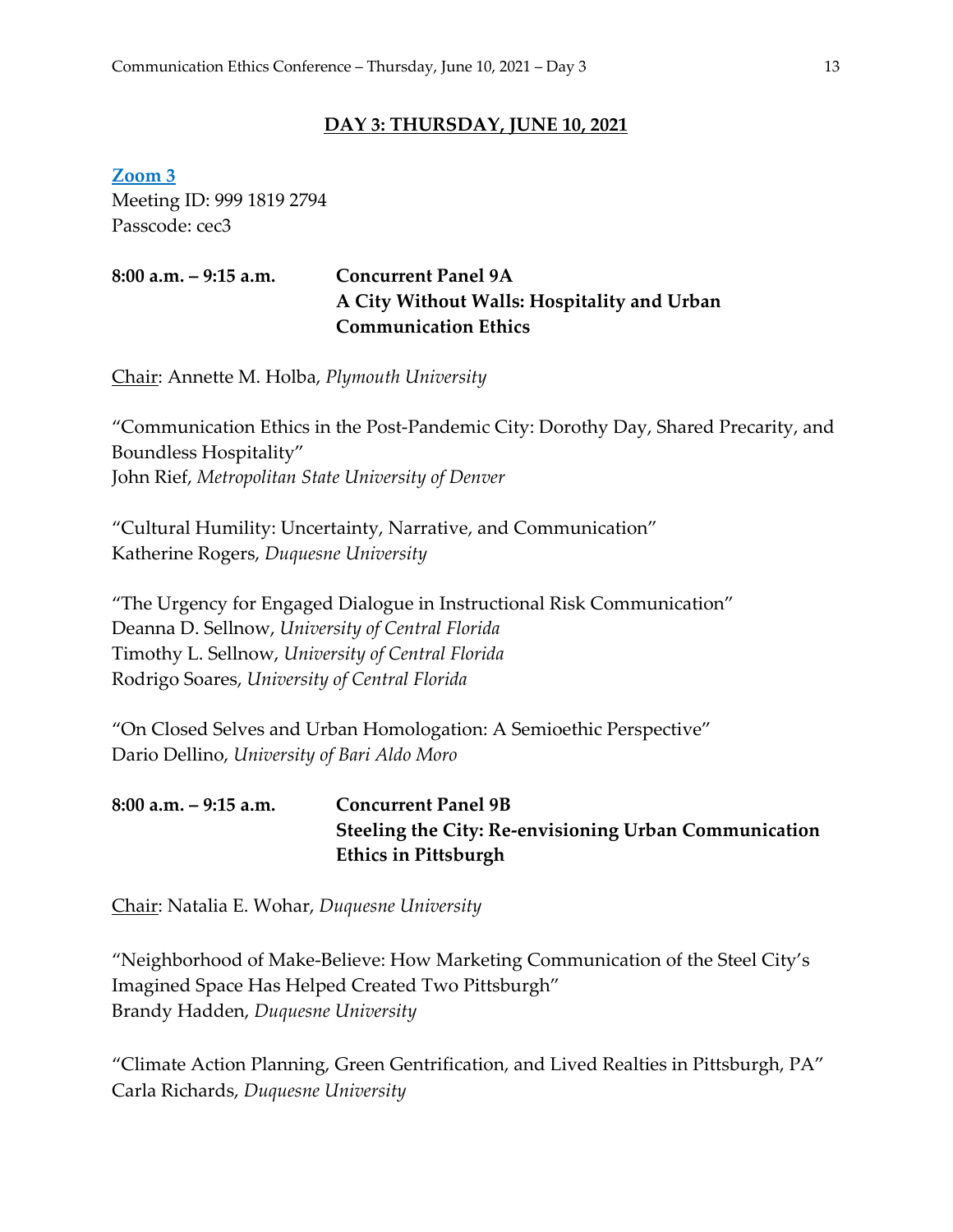"A Steel City's Call for Balance: Rachel Carson and Edith Ammon's Activism in Pittsburgh's Twenty-First Century Revitalization" Christopher Bondi, *University of Louisiana Monroe*

"Reinventing the City: A Rhetorical Analysis of Gentrification and Revitalization Efforts in the Urban Environment" Emmalee Torisk, *Duquesne University*

#### **9:30 a.m. – 10:45 a.m. Concurrent Panel 10A Movement and Change through Times of Crisis: Ethical Reflections**

Chair: Basak M. Guven, *Duquesne University*

"Communication Ethics in Mediated Environments: Re-Considering Conceptions of Presence and Absence" Susan Mancino, *Saint Mary's College*

"Movement and Change in Educational Practices for the Post-Pandemic Era" Maureen Ebben, *University of Southern Maine*

"Dialogic Ethics, Civility, and the Practice of "Contemplative Pause" in a Contested Public Space" Ozum Ucok-Sayrak, *Duquesne University* Annette M. Holba, *Plymouth University*

"Exceeding Niceness: Prioritization, Care, and Adaptability in Socially Civil Discourse" Elizabeth S. Parks, *Colorado State University*  Hannah M. Groves, *Colorado School of Public Health*

"Panic at the Border: Pandemic in the Oedipus Tyrannus" Matthew Gumpert, *Bosphorus University (Istanbul)*

"Communicative Lessons from the Pandemic" Ronald C. Arnett, *Duquesne University*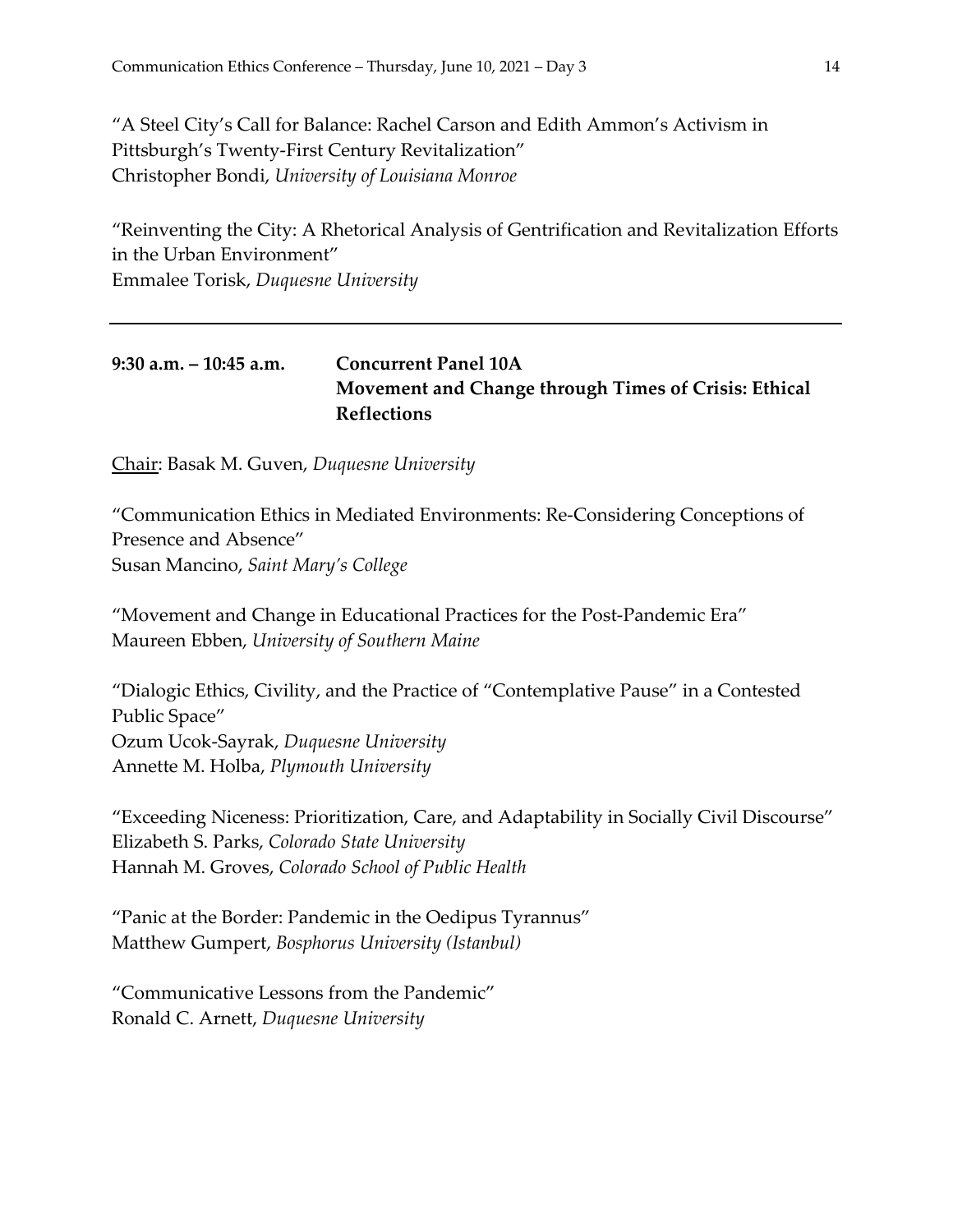# **9:30 a.m. – 10:45 a.m. Concurrent Panel 10B Urban Communication Ethics at Work: Corporate and Social Contexts**

Chair: Janie M. Harden Fritz, *Duquesne University*

"Local Organization Responses to Black Lives Matter Protests: Embracing an 'Ethic of Care' When Engaging Community Crises by Convention Visitors Bureaus" Jeffrey Brand, *University of Northern Iowa*

"Ethics of Social Media Company's Reputation Management over Hate Speech and Disinformation: A Case of Facebook Ad Boycott, #StopHateforProfitCampaign" Sun-A Park, *Robert Morris University*

"Branding: Transforming Organizations into 'Reliable Other(s)'" Nichodemus A. Okafor, *Duquesne University*

#### **11:00 a.m. – 12:15 p.m. Concurrent Panel 11A Ethics of Solidarity: Conscience and Altruism**

Chair: Cem Zeytinoglu, *East Stroudsburg University*

"An Ethics of Attestation: In-Between Selfhood and Alterity" Fadoua Loudiy, *Slippery Rock University*

"Land Acknowledgement Agreements as Examples of Altruistic Solidarity with Native Peoples"

Cem Zeytinoglu, *East Stroudsburg University*

# **11:00 a.m. – 12:15 p.m. Concurrent Panel 11B Urban Communication Ethics in the Air: Flourishing and Resilience**

Chair: Michael R. Kearney, *Duquesne University*

"Mental Health, Video Games, and the Rhetorical Reset" Paul Lucas, *University of Pittsburgh at Johnstown*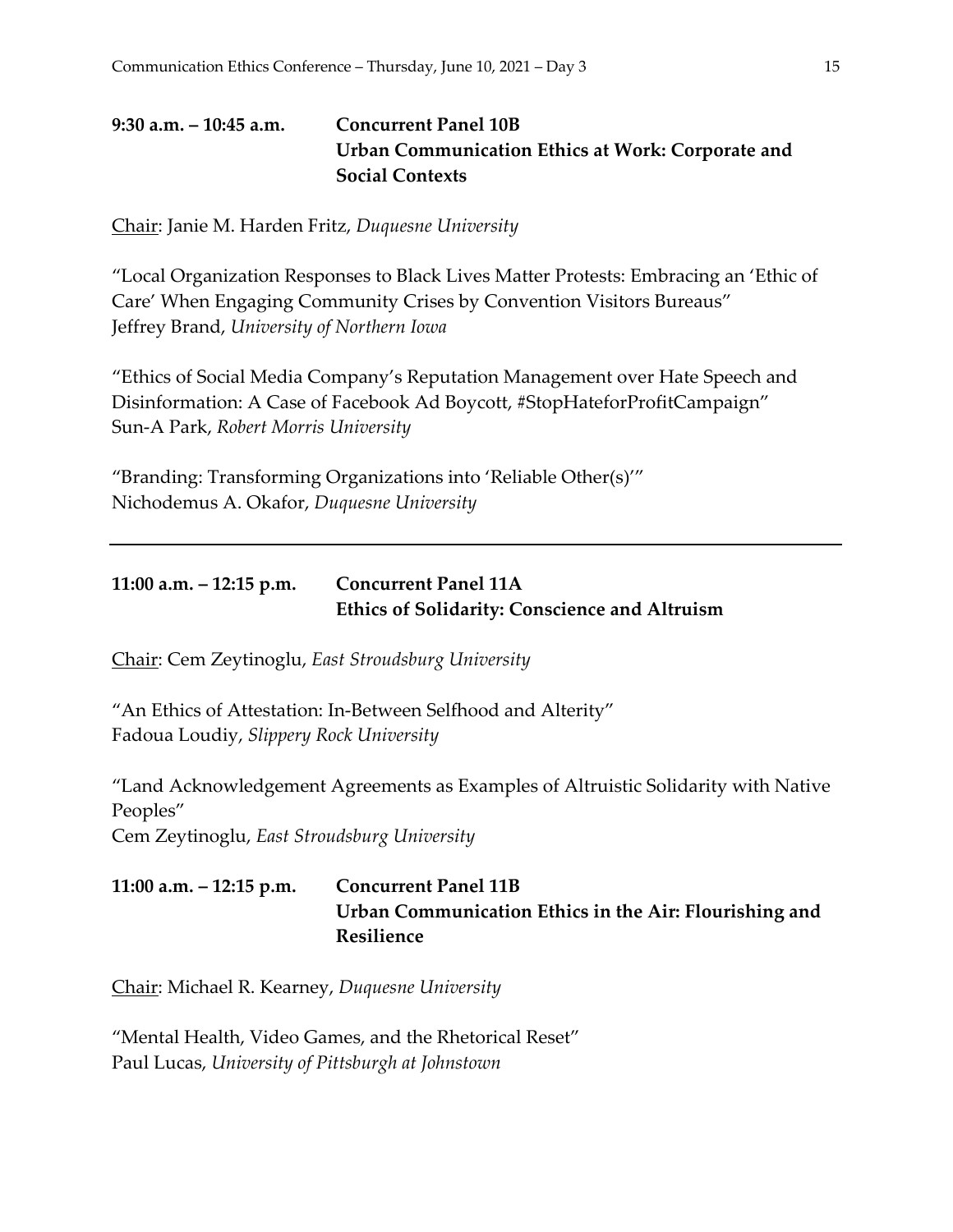"Audubon's Avian Ethics" David DeIuliis, *Bethany College*

"Communication and Ethics: Considering the Conflicting Messages of COVID-19" Sarah M. DeIuliis, *Duquesne University* Pat Arneson, *Duquesne University*

**11:00 a.m. – 12:15 p.m. Concurrent Panel 11C Human Flourishing and Dialogic Possibilities: Ethical Resonances in Vocality, Listening, Responsibility, and Argument**

Chair: Annette M. Holba, *Plymouth State University*

"The Ethics of Vocality" Deborah Eicher-Catt, *Pennsylvania State University, York*

"Listening with Unseen Others" Lisbeth Lipari, *Denison University*

"'We are but faint-hearted crusaders:' Thoreau and Beauvoir on Freedom and Personal Responsibility" Jessica Sturgess, *Arizona State University*

"Dialogue Interrupted: Making a Case for Public Moral Argument" Annette M. Holba, *Plymouth State University*

Respondent: Ramsey Eric Ramsey, *Arizona State University, Barrett*

# **12:30 p.m. – 1:45 p.m. Concurrent Panel 12A The Ethics of the Black Rhetoric and Public Address Tradition**

Chair: Andre E. Johnson, *University of Memphis*

"Signification and the Null Persona" Moya Harris, *Christian Theological Seminary*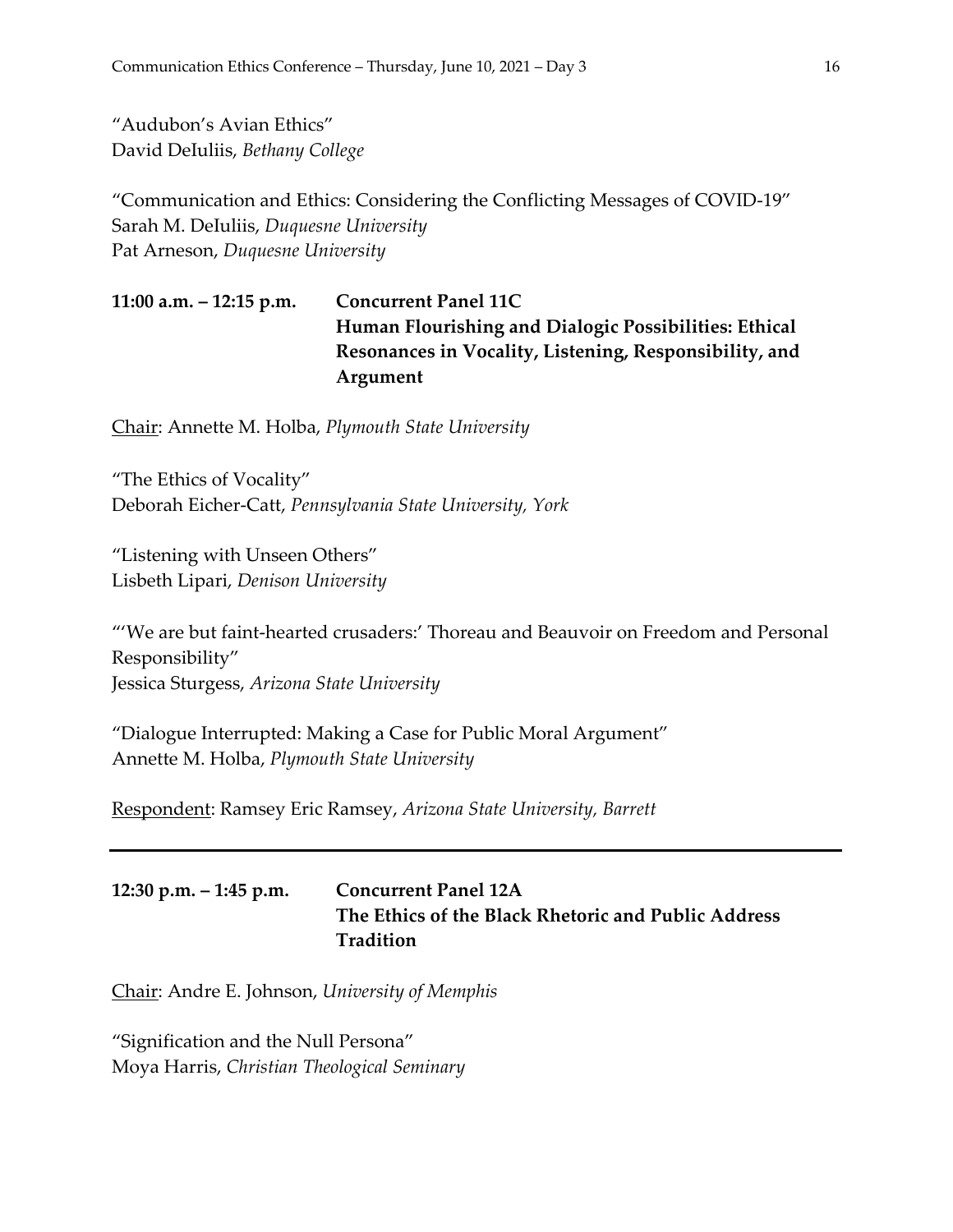"The Protest Pandemic: Mayor Keisha Lance Bottom's Rhetorical Assault on the 2020 Uprising as Vaccine" DiArron Morrison, *University of Memphis*

"A Womanist Literary Exegesis" Ayo Morton, *University of Memphis*

#### **12:30 p.m. – 1:45 p.m. Concurrent Panel 12B Communicative Challenges**

Chair: Janie M. Harden Fritz, *Duquesne University*

"'The Most Dangerous Negro in America:' The Contributions of Martin Luther King's March on Washington Address and the Long Civil Rights Movement to Urban America" David Frank, *University of Oregon*

"'To Give or Not to Give?': Tensions between the Ethical and Legal Imperatives of Encounters with Urban Panhandlers" Adrienne E. Hacker Daniels, *Illinois College* Christopher J. Oldenburg, *Illinois College*

"It's JEDI Time: From a Dialectic of Difference to an Ethic of Connection, Compassion, and Care" Deanna Sellnow, *University of Central Florida*

Respondent: Ronald C. Arnett, *Duquesne University*

**12:30 p.m. – 1:45 p.m. Concurrent Panel 12C Beholding and Belonging in the Beloved Community: Integrated Marketing Communication and Contemporary Activism and Ministry**

Chair: Craig Maier, *Duquesne University*

"Good Looking Out: Beholding a Beginning Metaphor for IMC-focused Ministry" Rodney Lyde, *Duquesne University*